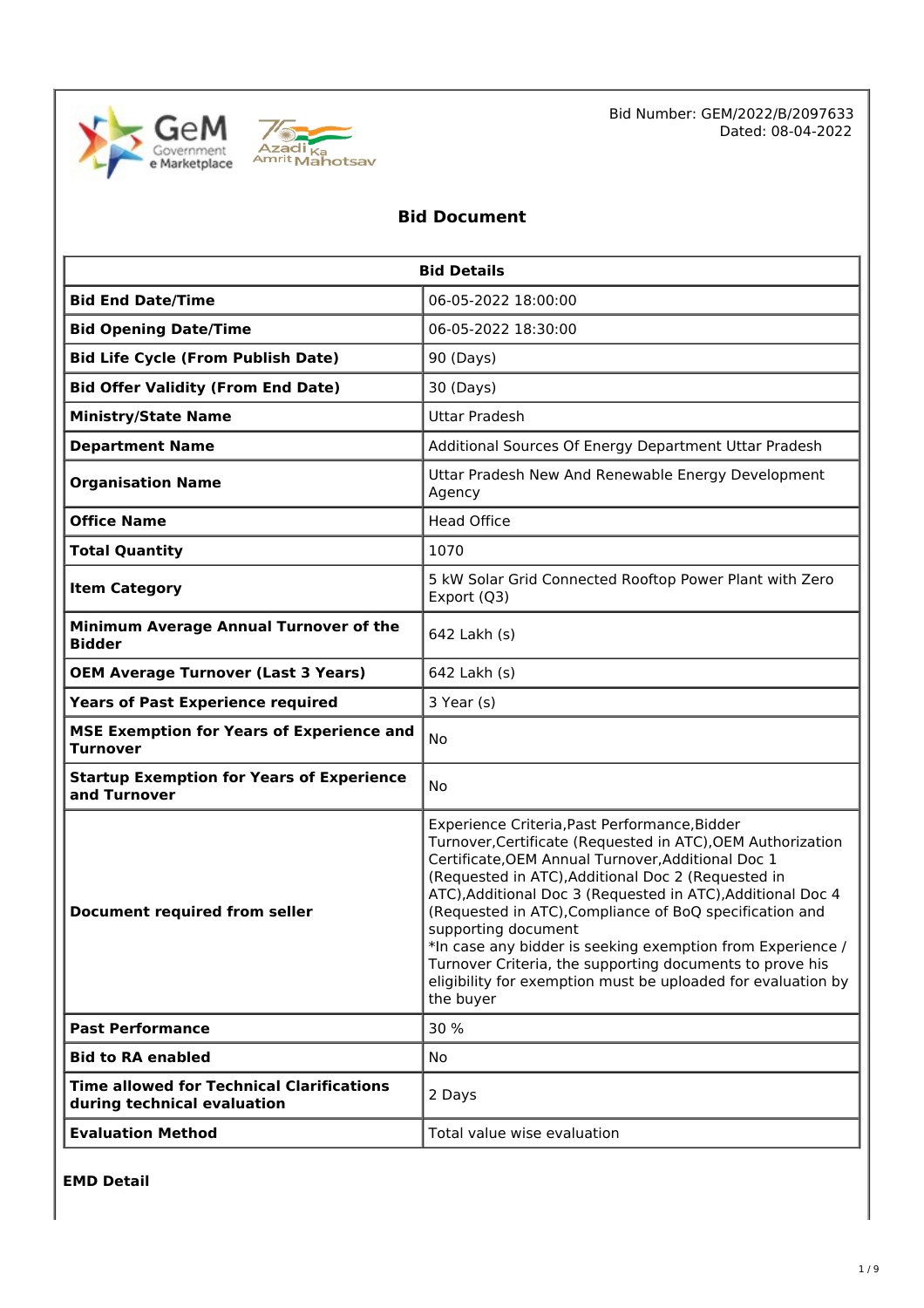| Advisory Bank                 | ll State Bank of India |
|-------------------------------|------------------------|
| $\parallel$ EMD Percentage(%) | 1.00                   |
| ll EMD Amount                 | 2140000                |

## **ePBG Detail**

| Advisory Bank                       | ll State Bank of India |
|-------------------------------------|------------------------|
| ePBG Percentage(%)                  | 3.00                   |
| Duration of ePBG required (Months). | 18                     |

(a). EMD EXEMPTION: The bidder seeking EMD exemption, must submit the valid supporting document for the relevant category as per GeM GTC with the bid. Under MSE category, only manufacturers for goods and Service Providers for Services are eligible for exemption from EMD. Traders are excluded from the purview of this Policy.

(b). EMD & Performance security should be in favour of Beneficiary, wherever it is applicable.

#### **Beneficiary:**

Director

Head Office, Additional Sources of Energy Department Uttar Pradesh, Uttar Pradesh New and Renewable Energy Development Agency, (Director Upneda)

**Splitting**

| Splitting Applied                                             | Yes |
|---------------------------------------------------------------|-----|
| Maximum No. Of Bidders Amongst Which Order<br>   May Be Split |     |

#### **MII Purchase Preference**

| l Mi<br>.<br>- - -<br>7 H H<br>. | .NC<br>$\sim$ |
|----------------------------------|---------------|

#### **MSE Purchase Preference**

| ⊥ MS′<br>ΠI<br>- 10<br>. | $\sim$<br>--<br>ີ<br>$ -$ |
|--------------------------|---------------------------|

1. The minimum average annual financial turnover of the bidder during the last three years, ending on 31st March of the previous financial year, should be as indicated above in the bid document. Documentary evidence in the form of certified Audited Balance Sheets of relevant periods or a certificate from the Chartered Accountant / Cost Accountant indicating the turnover details for the relevant period shall be uploaded with the bid. In case the date of constitution / incorporation of the bidder is less than 3-year-old, the average turnover in respect of the completed financial years after the date of constitution shall be taken into account for this criteria.

2. Experience Criteria: In respect of the filter applied for experience criteria, the Bidder or its OEM {themselves or through reseller(s)} should have regularly, manufactured and supplied same or similar Category Products to any Central / State Govt Organization / PSU / Public Listed Company for number of Financial years as indicated above in the bid document before the bid opening date. Copies of relevant contracts to be submitted along with bid in support of having supplied some quantity during each of the Financial year. In case of bunch bids, the category of primary product having highest value should meet this criterion.

3. OEM Turn Over Criteria: The minimum average annual financial turnover of the OEM of the offered product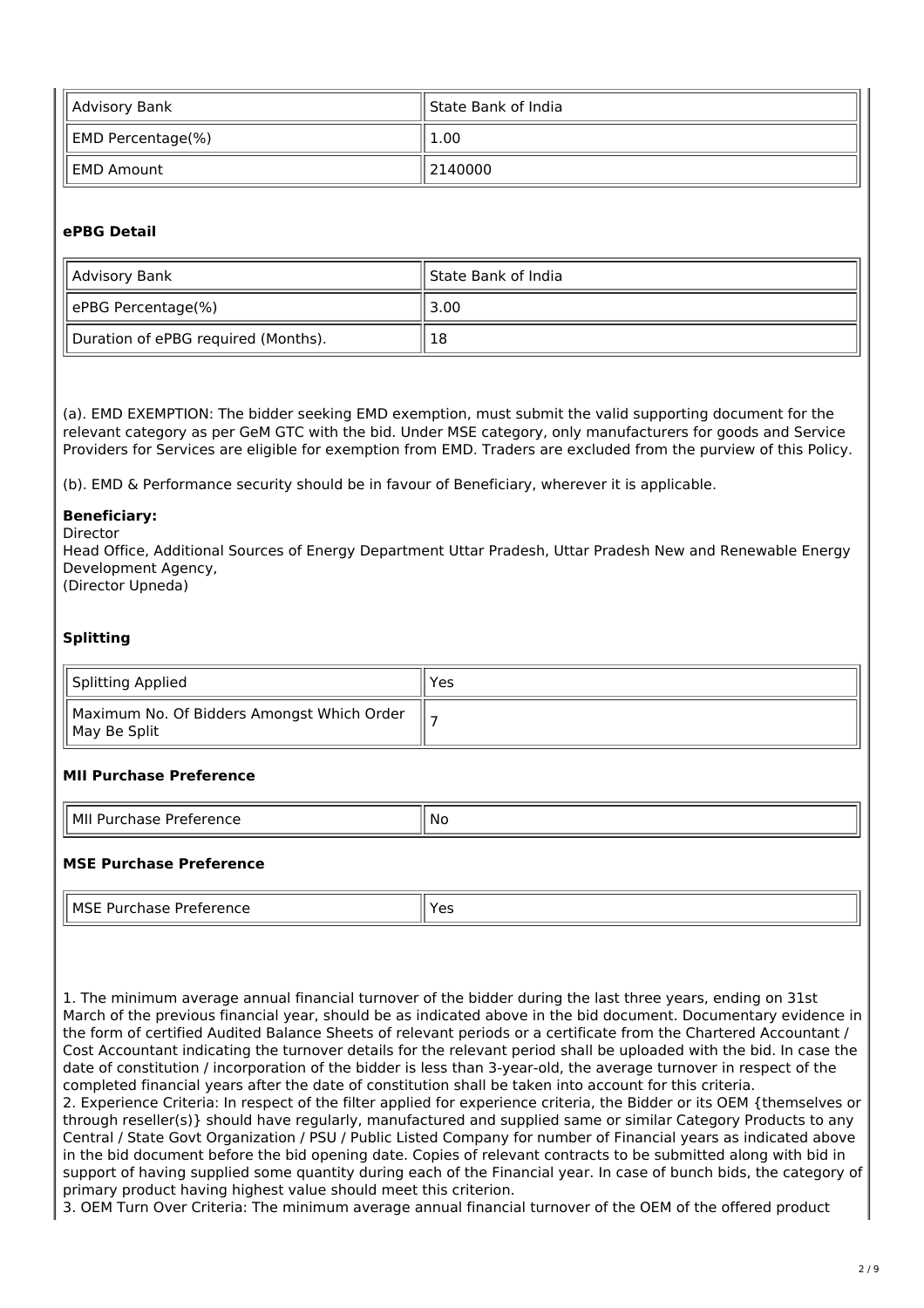during the last three years, ending on 31st March of the previous financial year, should be as indicated in the bid document. Documentary evidence in the form of certified Audited Balance Sheets of relevant periods or a certificate from the Chartered Accountant / Cost Accountant indicating the turnover details for the relevant period shall be uploaded with the bid. In case the date of constitution / incorporation of the OEM is less than 3 year old, the average turnover in respect of the completed financial years after the date of constitution shall be taken into account for this criteria.

4. Purchase preference to Micro and Small Enterprises (MSEs) from the State of Bid Inviting Authority : Purchase preference will be given to MSEs as Micro and Small Enterprises from the State of Bid inviting Authority. If the bidder wants to avail the Purchase preference, the bidder must be the manufacturer of the offered product in case of bid for supply of goods. Traders are excluded from the purview of Public Procurement Policy for Micro and Small Enterprises. In respect of bid for Services, the bidder must be the Service provider of the offered Service. Relevant documentary evidence in this regard shall be uploaded along with the bid in respect of the offered product or service. If L-1 is not an MSE and MSE Seller (s) has/have quoted price within L-1+ 15% of margin of purchase preference /price band defined in relevant policy, such Seller shall be given opportunity to match L-1 price and contract will be awarded for percentage of 25 % of total quantity as defined/ decided in relevant policy. 5. Past Performance: The Bidder or its OEM {themselves or through re-seller(s)} should have supplied same or similar Category Products for 30% of bid quantity, in at least one of the last three Financial years before the bid opening date to any Central / State Govt Organization / PSU / Public Listed Company. Copies of relevant contracts (proving supply of cumulative order quantity in any one financial year) to be submitted along with bid in support of quantity supplied in the relevant Financial year. In case of bunch bids, the category related to primary product having highest bid value should meet this criterion.

# **Pre Bid Detail(s)**

| <b>Pre-Bid Date and Time</b> | Pre-Bid Venue                                                  |  |
|------------------------------|----------------------------------------------------------------|--|
| 13-04-2022 12:00:00          | UPNEDA Head Office, Vibhuti Khand, Gomti Nagar, Lucknow-226010 |  |

# **5 KW Solar Grid Connected Rooftop Power Plant With Zero Export ( 1070 pieces )**

| -<br>vpe<br>мr<br>71 I I<br>. . | randed<br>זנ<br>. |
|---------------------------------|-------------------|
|---------------------------------|-------------------|

# **Technical Specifications**

Buyer Specification Document | [Download](https://mkp.gem.gov.in/catalog_data/catalog_support_document/buyer_documents/1560707/54/78/703/CatalogAttrs/SpecificationDocument/2022/4/8/final-tender-doc-secondary-edu-2022-23_2022-04-08-12-10-08_54ac21a92a335a7edddb9678c1b3c060.pdf)

# **Installation Commissioning and Testing (ICT) details for the above item:**

| % of Product Cost Payable on Product Delivery                                  | 85%     |  |
|--------------------------------------------------------------------------------|---------|--|
| Min Cost Allocation for ICT as a % of product cost                             | 15%     |  |
| Number of days allowed for ICT after site readiness<br>communication to seller | 90 Days |  |

# **Consignees/Reporting Officer and Quantity**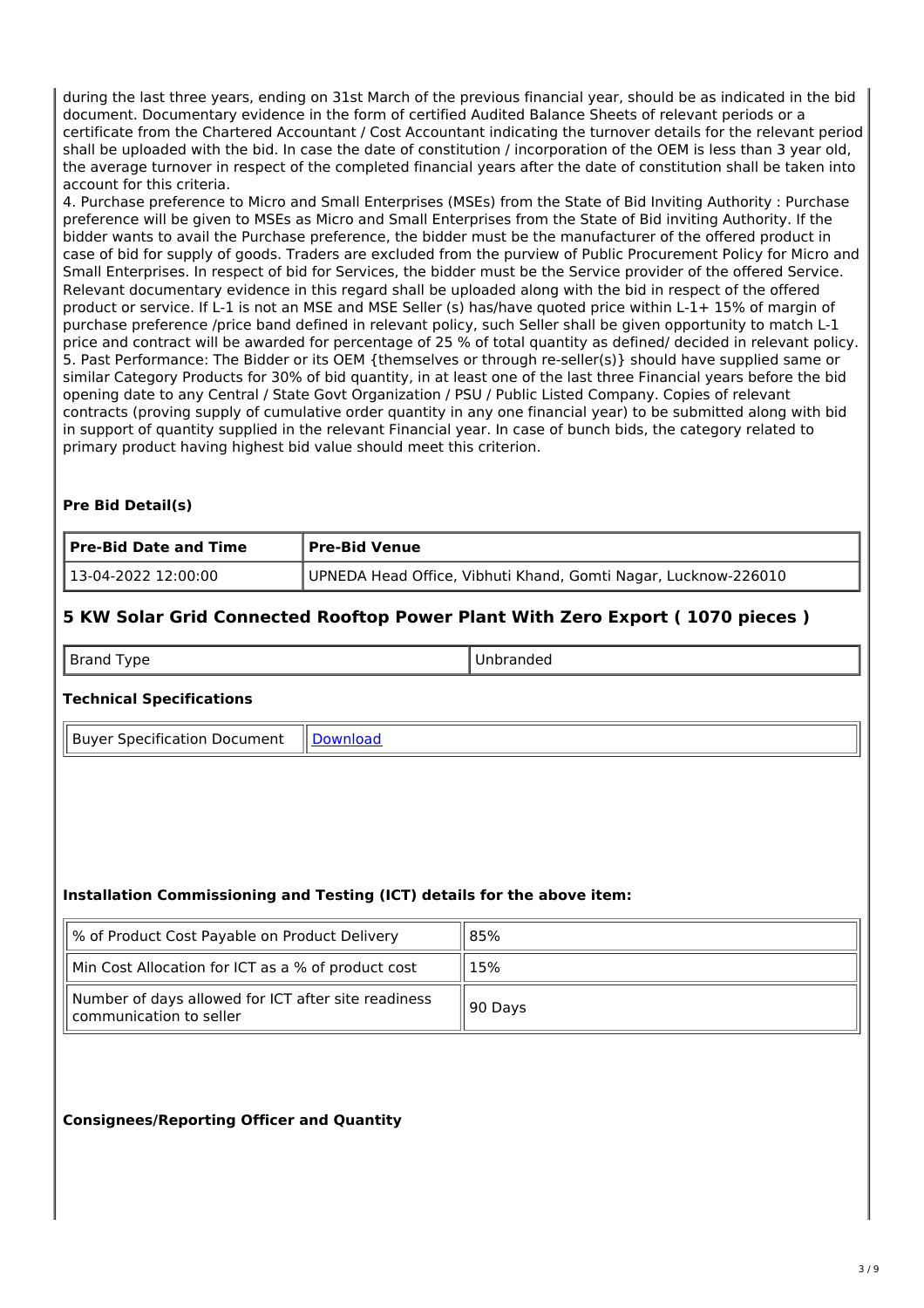| S.No. | Consignee/Reporti   <br>ng Officer | <b>Address</b>                                                                                                   | Quantity | <b>Delivery Days</b> |
|-------|------------------------------------|------------------------------------------------------------------------------------------------------------------|----------|----------------------|
|       | Shyam Dhar Dubey                   | 226016, Uttar Pradesh New &<br>Renewable Energy<br>Development Agency, VIBHUTI<br>KHAND, GOMTI<br>NAGAR, LUCKNOW | 1070     | 120                  |

# **Buyer Added Bid Specific Terms and Conditions**

# 1. **Generic**

After award of contract – Successful Bidder shall have to get Detailed Design Drawings approved from buyer before starting fabrication. Successful Bidder shall submit Detailed Design Drawings for Buyer's approval, within 7 days of award of contract. Buyer shall, either approve the drawings or will provide complete list of modification required in the drawings within 7 days. Seller shall be required to ensure supply as per approved Drawings with modifications as communicated by Buyer. If there is delay from buyer side in approval of drawing– the delivery period shall be refixed without LD for the period of delay in approval of Drawing.

# 2. **Generic**

Actual delivery (and Installation & Commissioning (if covered in scope of supply)) is to be done at following address Secondary Schools in Various Districts of Uttar Pradesh Secondary Schools in Various Districts of Uttar Pradesh Secondary Schools in Various Districts of Uttar Pradesh Secondary Schools in Various Districts of Uttar Pradesh Secondary Schools in Various Districts of Uttar Pradesh.

#### 3. **Generic**

**Bidder financial standing:** The bidder should not be under liquidation, court receivership or similar proceedings, should not be bankrupt. Bidder to upload undertaking to this effect with bid.

# 4. **Generic**

Bidders shall quote only those products in the bid which are not obsolete in the market and has at least 3 years residual market life i.e. the offered product shall not be declared end-of-life by the OEM before this period.

#### 5. **Generic**

Data Sheet of the product(s) offered in the bid, are to be uploaded along with the bid documents. Buyers can match and verify the Data Sheet with the product specifications offered. In case of any unexplained mismatch of technical parameters, the bid is liable for rejection.

#### 6. **Generic**

**End User Certificate:** Wherever Bidders are insisting for End User Certificate from the Buyer, same shall be provided in Buyer's standard format only.

# 7. **Generic**

Experience Criteria: The Bidder or its OEM {themselves or through reseller(s)} should have regularly, manufactured and supplied same or similar Category Products to any Central / State Govt Organization / PSU / Public Listed Company for 3 years before the bid opening date. Copies of relevant contracts to be submitted along with bid in support of having supplied some quantity during each of the year. In case of bunch bids, the primary product having highest value should meet this criterion.

#### 8. **Generic**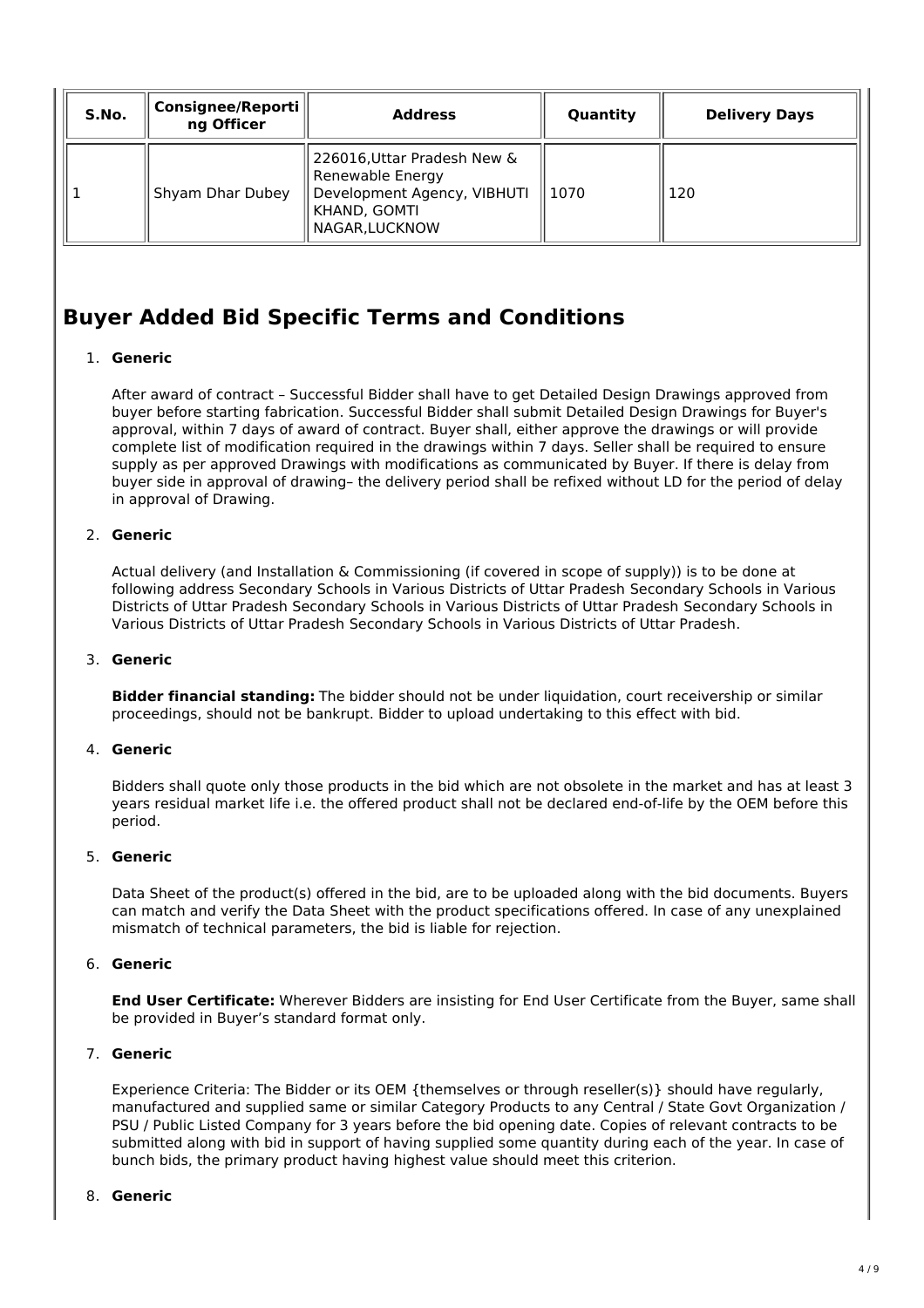Installation, Commissioning, Testing, Configuration, Training (if any - which ever is applicable as per scope of supply) is to be carried out by OEM / OEM Certified resource or OEM authorised Reseller.

#### 9. **Generic**

OPTION CLAUSE: The Purchaser reserves the right to increase or decrease the quantity to be ordered up to 25 percent of bid quantity at the time of placement of contract. The purchaser also reserves the right to increase the ordered quantity by up to 25% of the contracted quantity during the currency of the contract at the contracted rates. Bidders are bound to accept the orders accordingly.

#### 10. **Generic**

#### **OPTIONAL SITE VISIT:**

1. The Bidder is advised to visit and examine the installation site and its surroundings and obtain for itself on its own responsibility all information that may be necessary for preparing the Bid. The costs of visiting the site shall be borne by the Bidder. YES

2. The Bidder representative shall be allowed entry upon consignee premises for such visits, only upon the express conditions that the Bidder will release and indemnify the Buyer and Consignee against all liabilities arising out of such visit including death or injury, loss or damage to property, and any other loss, damage, costs, and expenses incurred as a result of such visit.

3. The Bidder shall not be entitled to hold any claim against Buyer for noncompliance due to lack of any kind of pre-requisite information as it is the sole responsibility of the Bidder to obtain all the necessary information with regard to site, surrounding, working conditions, weather etc. on its own before submission of the bid.

#### 11. **Generic**

Products supplied shall be nontoxic and harmless to health. In the case of toxic materials, Material Safety Data Sheet may be furnished along with the material.

# 12. **Generic**

Supplier shall ensure that the Invoice is raised in the name of Consignee with GSTIN of Consignee only.

#### 13. **Generic**

The Buyer has an existing set up / inventory of similar products. The offered / supplied product must be compatible with existing system. The bidder has to ensure Compatibility of the supplied items or shall have to include in the supply the necessary hardware / software to make them compatible at no extra cost to the buyer. The details of items with which compatibility is required are as under: Complete System

#### 14. **Generic**

The successful bidder has to supply all essential accessories required for the successful installation and commissioning of the goods supplied. Besides standard accessories as per normal industry practice, following accessories must be part of supply and cost should be included in bid price: YES.

## 15. **Generic**

1. The Seller shall not assign the Contract in whole or part without obtaining the prior written consent of buyer.

2. The Seller shall not sub-contract the Contract in whole or part to any entity without obtaining the prior written consent of buyer.

3. The Seller shall, notwithstanding the consent and assignment/sub-contract, remain jointly and severally liable and responsible to buyer together with the assignee/ sub-contractor, for and in respect of the due performance of the Contract and the Sellers obligations there under.

#### 16. **Generic**

The seller is required to print logo as per buyer's requirement.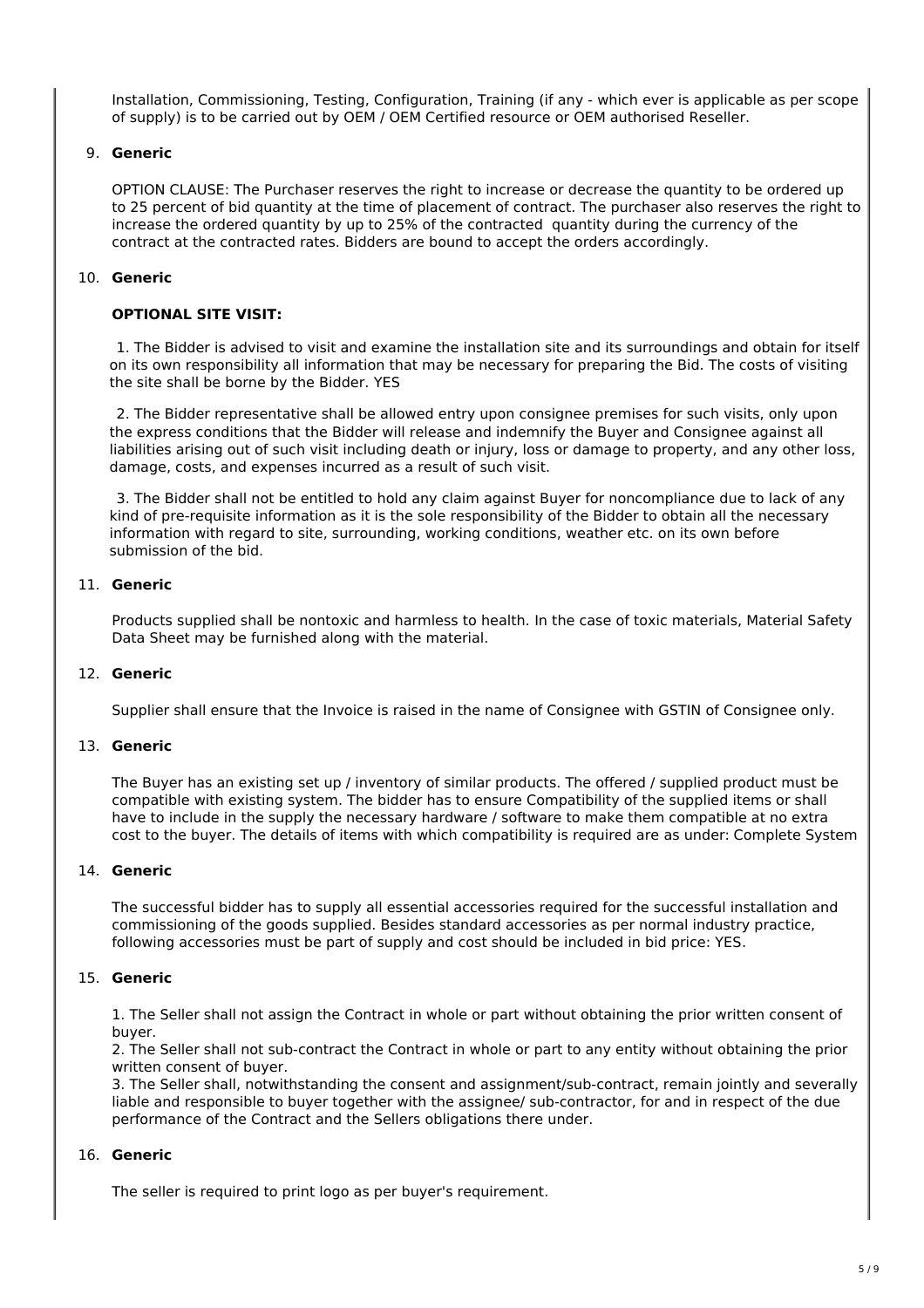# 17. **Generic**

**Upload Manufacturer authorization:** Wherever Authorised Distributors are submitting the bid, Manufacturers Authorisation Form (MAF)/Certificate with OEM details such as name, designation, address, e-mail Id and Phone No. required to be furnished along with the bid.

## 18. **Generic**

Without prejudice to Buyer's right to price adjustment by way of discount or any other right or remedy available to Buyer, Buyer may terminate the Contract or any part thereof by a written notice to the Seller, if:

i) The Seller fails to comply with any material term of the Contract.

ii) The Seller informs Buyer of its inability to deliver the Material(s) or any part thereof within the stipulated Delivery Period or such inability otherwise becomes apparent.

iii) The Seller fails to deliver the Material(s) or any part thereof within the stipulated Delivery Period and/or to replace/rectify any rejected or defective Material(s) promptly.

iv) The Seller becomes bankrupt or goes into liquidation.

v) The Seller makes a general assignment for the benefit of creditors.

vi) A receiver is appointed for any substantial property owned by the Seller.

vii) The Seller has misrepresented to Buyer, acting on which misrepresentation Buyer has placed the Purchase Order on the Seller.

#### 19. **Scope of Supply**

Scope of supply (Bid price to include all cost components) : Supply Installation Testing Commissioning of Goods and Training of operators and providing Statutory Clearances required (if any)

#### 20. **Turnover**

OEM Turn Over Criteria: The minimum average annual financial turnover of the OEM of the offered product during the last three years, ending on 31st March of the previous financial year, should be as indicated in the bid document. Documentary evidence in the form of certified Audited Balance Sheets of relevant periods or a certificate from the Chartered Accountant / Cost Accountant indicating the turnover details for the relevant period shall be uploaded with the bid. In case the date of constitution / incorporation of the OEM is less than 3 year old, the average turnover in respect of the completed financial years after the date of constitution shall be taken into account for this criteria. In case of bunch bids, the OEM of CATEGORY RELATED TO primary product having highest bid value should meet this criterion.

#### 21. **Turnover**

Bidder Turn Over Criteria: The minimum average annual financial turnover of the bidder during the last three years, ending on 31st March of the previous financial year, should be as indicated in the bid document. Documentary evidence in the form of certified Audited Balance Sheets of relevant periods or a certificate from the Chartered Accountant / Cost Accountant indicating the turnover details for the relevant period shall be uploaded with the bid. In case the date of constitution / incorporation of the bidder is less than 3 year old, the average turnover in respect of the completed financial years after the date of constitution shall be taken into account for this criteria.

#### 22. **OEM**

IMPORTED PRODUCTS: In case of imported products, OEM or Authorized Seller of OEM should have a registered office in India to provide after sales service support in India. The certificate to this effect should be submitted.

# 23. **Service & Support**

Availability of Service Centres: Bidder/OEM must have a Functional Service Centre in the State of each Consignee's Location in case of carry-in warranty. (Not applicable in case of goods having on-site warranty). If service center is not already there at the time of bidding, successful bidder / OEM shall have to establish one within 30 days of award of contract. Payment shall be released only after submission of documentary evidence of having Functional Service Centre.

#### 24. **Service & Support**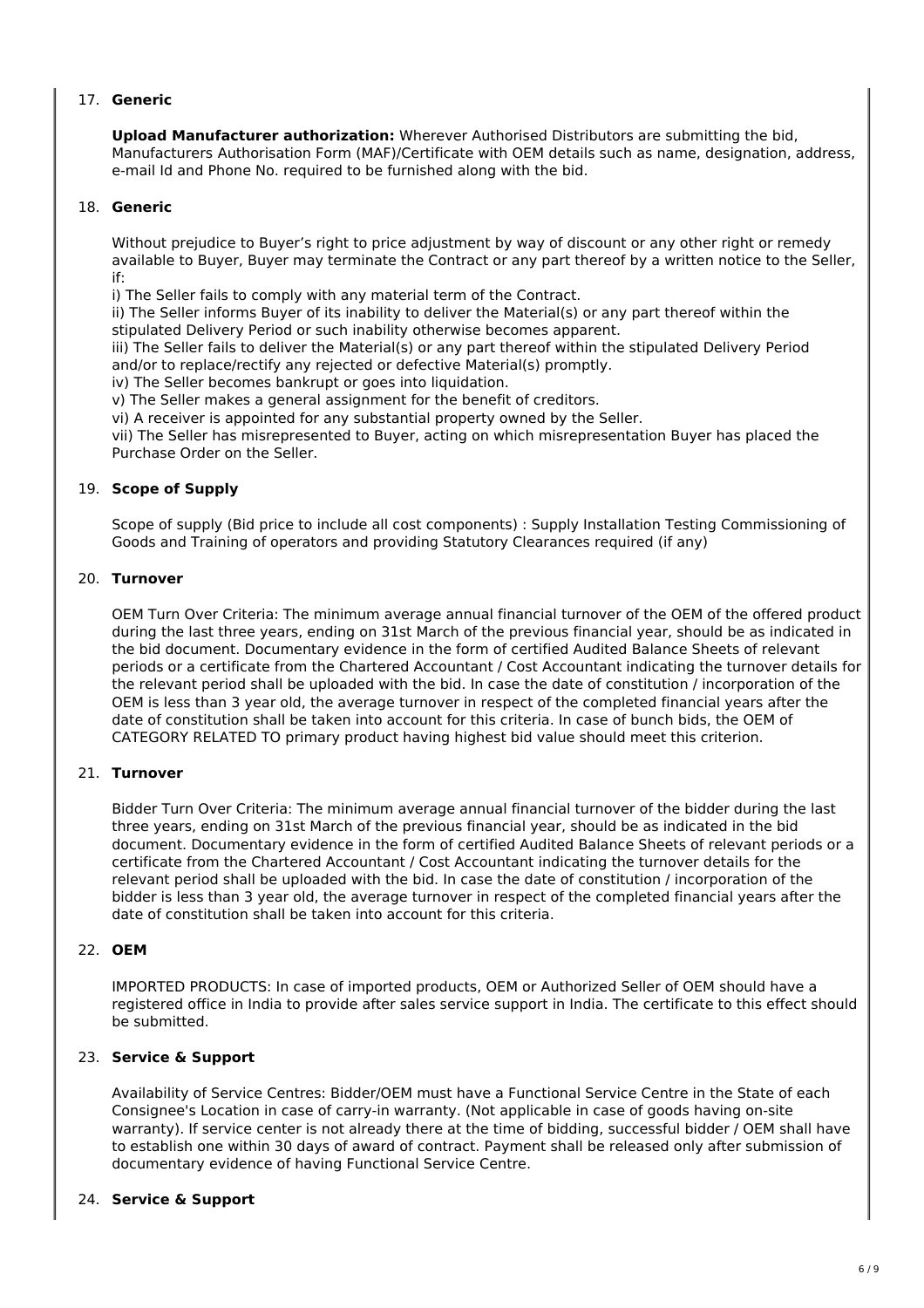Dedicated /toll Free Telephone No. for Service Support : BIDDER/OEM must have Dedicated/toll Free Telephone No. for Service Support.

#### 25. **Service & Support**

Escalation Matrix For Service Support : Bidder/OEM must provide Escalation Matrix of Telephone Numbers for Service Support.

#### 26. **Inspection**

**Nominated Inspection Agency:** On behalf of the Buyer organization, any one of the following Inspection Agency would be conducting inspection of stores before acceptance: Pre-dispatch Inspection at Seller Premises (applicable only if pre-dispatch inspection clause has been selected in ATC): At Seller's Premise

Post Receipt Inspection at consignee site before acceptance of stores: At Installation Site

#### 27. **Inspection**

**Pre-dispatch inspection at Seller premises (Fee/Charges to be borne by the BUYER):**Before dispatch, the goods will be inspected by Buyer / Consignee or their Authorized Representative or by Nominated External Inspection Agency (independently or jointly with Buyer or Consignee as decided by the Buyer) at Seller premises (or at designated place for inspection as declared / communicated by the seller) for their compliance to the contract specifications. Fee/Charges taken by the External inspection Agency and any external laboratories testing charges shall be borne by the Buyer. For in-house testing, the Sellers will provide necessary facilities free of cost. Seller shall notify the Buyer through e-mail about readiness of goods for pre-dispatch inspection and Buyer will notify the Seller about the Authorized Representative/ Nominated External Inspection Agency and the date for testing. The goods would be dispatched to consignee only after clearance in pre-dispatch inspection. Consignee's right of rejection as per GTC in respect of the goods finally received at his location shall in no way be limited or waived by reason of the goods having previously been inspected, tested and passed by Buyer/ Consignee or its Nominated External Inspection Agency prior to the goods' shipment. While bidding, the sellers should take into account 7 days for inspection from the date of email offering the goods for inspection. Any delay in inspection beyond 7 days shall be on the part of the buyer and shall be regularised without Liquidated **Damages** 

When there is requirement of submission the advance sample, the seller shall inform the buyer promptly through emails about the date of submission of sample to the buyer nominated Inspection agency.

#### 28. **Inspection**

**Testing of Sample:** The testing of advance sample and bulk sample during PDI will be carried at the designated AHSP labs.When testing facilities are not available, the facilities of Govt labs/NABL/Accredited labs will be utilized. The testing charges outside the designated AHSP labs to be borne by seller's.

#### 29. **Certificates**

Bidder's offer is liable to be rejected if they don't upload any of the certificates / documents sought in the Bid document, ATC and Corrigendum if any.

#### 30. **Certificates**

ISO 9001: The bidder or the OEM of the offered products must have ISO 9001 certification.

#### 31. **Certificates**

Material Test Certificate Should Be Sent Along with The Supply. The Material Will Be Checked by Buyer's Lab & the Results of the Lab will be the Sole Criteria for Acceptance of the Item.

# 32. **Certificates**

The bidder is required to upload, along with the bid, all relevant certificates such as BIS licence, type test certificate, approval certificates and other certificates as prescribed in the Product Specification given in the bid document.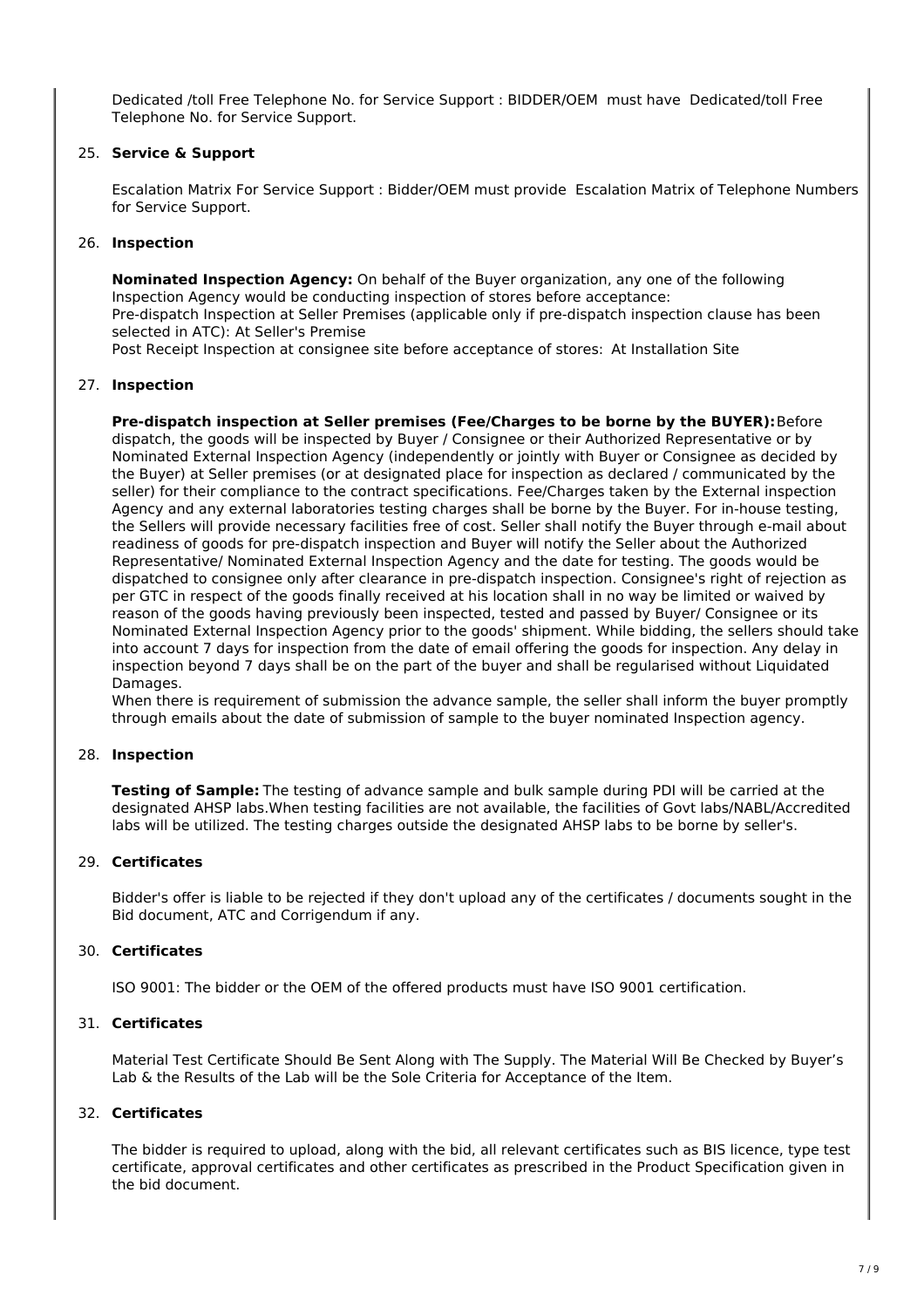# 33. **Certificates**

To be eligible for award of contract, Bidder / OEM must possess following Certificates / Test Reports on the date of bid opening (to be uploaded with bid): YES.

#### 34. **Warranty**

Warranty period of the supplied products shall be 5 years from the date of final acceptance of goods or after completion of installation, commissioning & testing of goods (if included in the scope of supply), at consignee location. OEM Warranty certificates must be submitted by Successful Bidder at the time of delivery of Goods. The seller should guarantee the rectification of goods in case of any break down during the guarantee period. Seller should have well established Installation, Commissioning, Training, Troubleshooting and Maintenance Service group in INDIA for attending the after sales service. Details of Service Centres near consignee destinations are to be uploaded along with the bid.

#### 35. **Warranty**

Over and above the normal Warranty terms as per GeM GTC, the successful bidder / OEM shall have to provide Comprehensive Warranty during the entire Standard warranty period as per contract. : The comprehensive warranty shall be covering the following scope Complete System (Upload an undertaking with the bid confirming compliance by the bidder if Bidder is taking onus of this compliance. In case OEM is taking onus of this compliance, OEM undertaking is to be uploaded along with Bidder undertaking)

#### 36. **Warranty**

Successful bidder will have to ensure that adequate number of dedicated technical service personals / engineers are designated / deployed for attending to the Service Request in a time bound manner and for ensuring Timely Servicing / rectification of defects during warranty period, as per Service level agreement indicated in the relevant clause of the bid.

#### 37. **Warranty**

Timely Servicing / rectification of defects during warranty period: After having been notified of the defects / service requirement during warranty period, Seller has to complete the required Service / Rectification within 3 days time limit. If the Seller fails to complete service / rectification with defined time limit, a penalty of 0.5% of Unit Price of the product shall be charged as penalty for each week of delay from the seller. Seller can deposit the penalty with the Buyer directly else the Buyer shall have a right to recover all such penalty amount from the Performance Security (PBG).Cumulative Penalty cannot exceed more than 10% of the total contract value after which the Buyer shall have the right to get the service / rectification done from alternate sources at the risk and cost of the Seller besides forfeiture of PBG. Seller shall be liable to re-imberse the cost of such service / rectification to the Buyer.

#### 38. **Past Project Experience**

For fulfilling the experience criteria any one of the following documents may be considered as valid proof for meeting the experience criteria:

a. Purchase Order copy along with Invoice(s) with self-certification by the bidder that supplies against the invoices have been executed.

b. Execution certificate by client with order value.

c. Any other document in support of order execution like Third Party Inspection release note, etc.

#### 39. **Past Project Experience**

The Bidder / OEM {themselves or through reseller(s)}, should have executed project for supply and installation / commissioning of same or similar Category Products during preceding 3 financial years (i.e. current year and three previous financial years) as on opening of bid, as per following criteria:

(i) Single order of at least 35% of estimated bid value; or

(ii) Two orders of at least 20% each of estimated bid value; or

(iii) Three orders of at least 15% each of estimated bid value.

Satisfactory Performance certificate issued by respective Buyer Organization for the above Orders should be uploaded with bid. In case of bunch bids, the Category related to primary product having highest bid value should meet this criterion